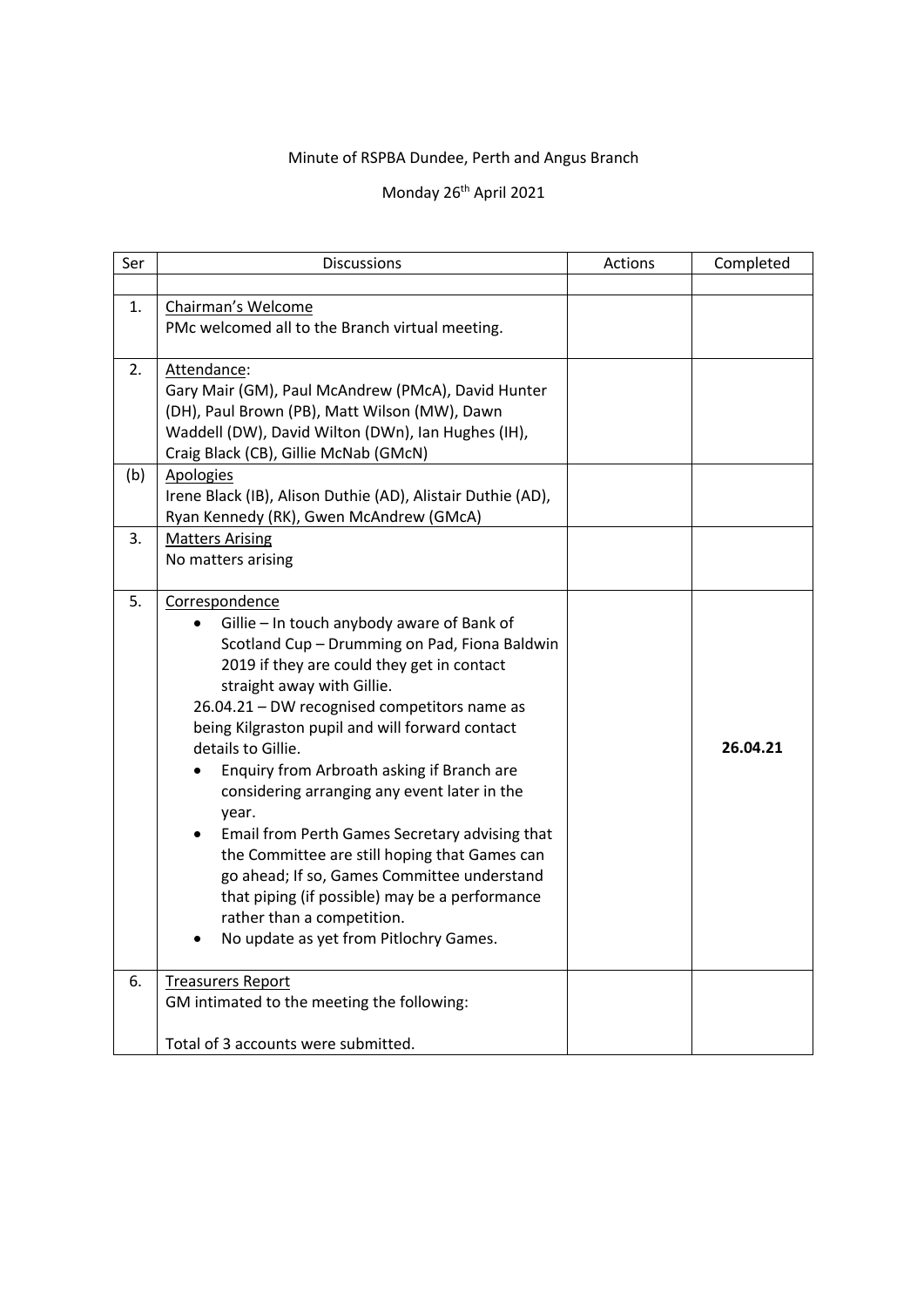| 7. | <b>Music Board</b>                                                                                      |           |          |
|----|---------------------------------------------------------------------------------------------------------|-----------|----------|
|    | Regular Meetings have been held                                                                         |           |          |
|    | Work is ongoing to develop online events. No                                                            |           |          |
|    | specific detail as yet but ideas being considered                                                       |           |          |
|    | might be for example, a 'G4 Day' with all online                                                        |           |          |
|    | discussions / topics / guidance relevant to G4                                                          |           |          |
|    | bands, performances, competitions etc. Further                                                          |           |          |
|    | details will be issued in due course.                                                                   |           |          |
|    | Currently no grading changes. Point to note for                                                         |           |          |
|    | all bands is that if considering a grading change                                                       |           |          |
|    | request, please submit request details in good                                                          |           |          |
|    | time as there is the potential for a large number                                                       |           |          |
|    | of grading change requests being submitted                                                              |           |          |
|    | generating a large workload for the Grading                                                             |           |          |
|    | Sub-Committee.                                                                                          |           |          |
|    | Map Tunes - 5 new reels are currently<br>٠                                                              |           |          |
|    | progressing through review stages as potential                                                          |           |          |
|    | additional tunes.                                                                                       |           |          |
|    | Sample drum scores will also be made available                                                          |           |          |
|    | online to all bands. These are not 'prescribed',                                                        |           |          |
|    | they are simply sample scores.                                                                          |           |          |
|    | GMaC - Letter to secretary's re which bands are<br>٠                                                    |           |          |
|    | going to be ready to go out to play - would be a                                                        |           |          |
|    | good starting point for MB etc. GM to send a                                                            |           |          |
|    | letter to all branch bands                                                                              |           |          |
|    | 26.04.21 - email was sent to all Branch bands; 14<br>replies with a 50/50 split between bands who hoped |           |          |
|    | to play in '21 and those who want to wait until '22.                                                    |           |          |
|    |                                                                                                         |           |          |
|    |                                                                                                         | <b>GM</b> | 26.04.21 |
|    | World Solo Drumming - no decision has been as                                                           |           |          |
|    | yet on whether or not the event will take place                                                         |           |          |
|    | at its usual calendar time of October '21.                                                              |           |          |
|    | However, in preparation that it could potentially                                                       |           |          |
|    | go ahead, a venue for qualifiers is being sought                                                        |           |          |
|    | within the Branch. GM to investigate possible<br>venue options.                                         |           |          |
| 8. | Directors Report                                                                                        |           |          |
|    | Full set of Minutes from most recent Directors'                                                         |           |          |
|    | meeting to be posted on HQ website (previously                                                          |           |          |
|    | only a precis of Minutes was released).                                                                 |           |          |
|    | Presentation from Music Board (MB) regarding<br>$\bullet$                                               |           |          |
|    | development opportunities has been approved                                                             |           |          |
|    | and can hopefully be shared at the next Branch                                                          |           |          |
|    | meeting.                                                                                                |           |          |
|    | MB are currently seeking a replacement<br>٠                                                             |           |          |
|    | Convenor to replace Kevin Reilly who was                                                                |           |          |
|    | recently appointed RSPBA Chairman.                                                                      |           |          |
|    | It has been agreed by Directors that there is a<br>$\bullet$                                            |           |          |
|    | requirement to generate a Media Policy<br>document.                                                     |           |          |
|    | $\bullet$                                                                                               |           |          |
|    | Gordon Hamill and John Hughes are to be<br>presented with Honorary ???                                  |           |          |